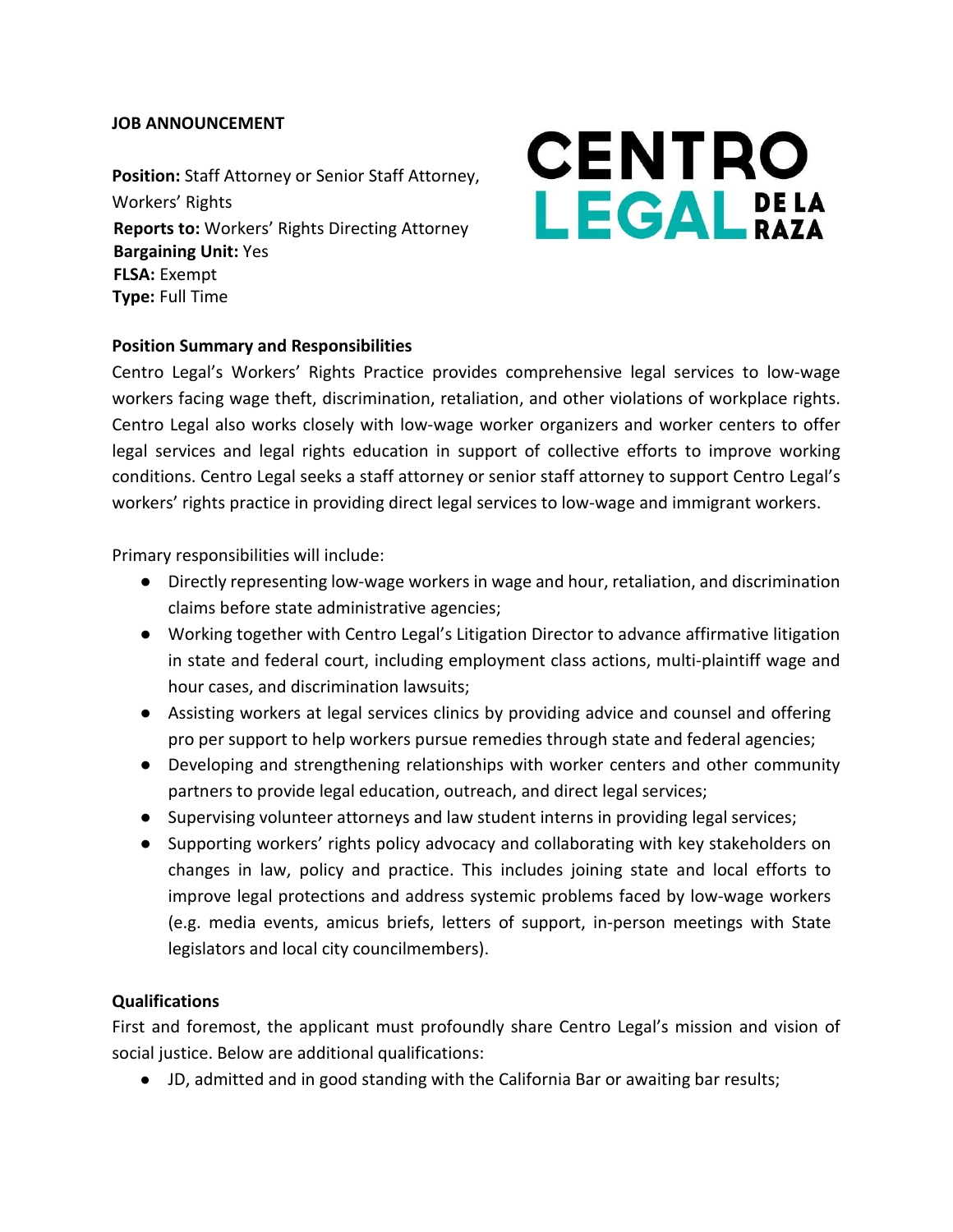- Experience with employment law and labor laws, Berman hearings, plaintiff-side employment litigation (incl. discovery and depositions), mediation (incl. negotiating settlement agreements), or other similar relevant experience preferred;
- Fluency in Spanish required;
- Strong leadership, organizational, and self-management skills;
- Excellent writing, research, analytical, and verbal communication skills;
- Familiarity working with clients in crisis or who are trauma survivors;
- Ability to work cooperatively on projects with lawyers, other staff members, and diverse community organizations;
- Commitment to workers' rights, public interest law, and community and movement lawyering principles;
- Commitment to diversity within the office and a personal approach that values all individuals and respects differences regarding race, ethnicity, age, gender identity and expression, sexual orientation, religion, ability, socio-economic circumstance, immigration status, and record of arrest or conviction.

## **Compensation and Benefits:**

Salary is competitive and commensurate with experience. Candidates with substantial relevant experience will be considered for the Senior Staff Attorney position. We provide a generous benefits package, including life insurance, LTD, leave policies, vacation, and December holiday office closure at full pay.

## **To Apply**

Applicants are encouraged to apply ASAP. We will be reviewing applications on a rolling basis, and will remove this job posting when the position is filled. To apply, send a brief cover letter, resume, and list of three professional references by email to [jobs@centrolegal.org.](mailto:jobs@centrolegal.org)  Include **"Workers' Rights Staff Attorney"** in the subject line.

## **POSITION OPEN UNTIL FILLED**

# **About Centro Legal de la Raza**

Founded in 1969 and headquartered in Oakland, California, Centro Legal de la Raza (Centro Legal) is a comprehensive legal services and advocacy organization protecting and advancing the rights of immigrant, low-income, and Latino communities through bilingual representation, education, and advocacy. We combine quality legal services with know-your-rights education, affirmative